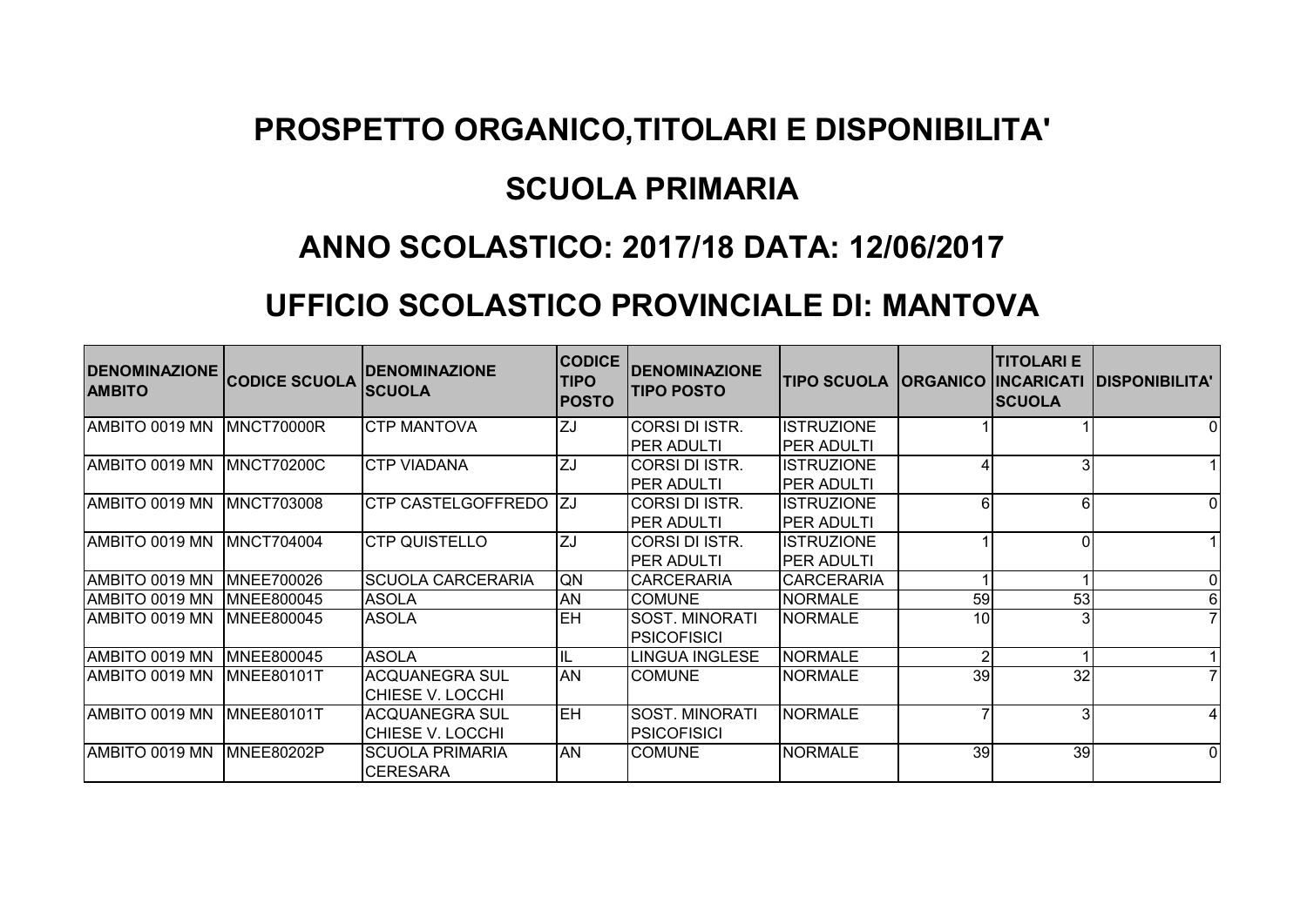| <b>DENOMINAZIONE</b><br><b>AMBITO</b> | <b>CODICE SCUOLA</b> | <b>DENOMINAZIONE</b><br><b>SCUOLA</b>       | <b>CODICE</b><br><b>TIPO</b><br><b>POSTO</b> | <b>DENOMINAZIONE</b><br><b>TIPO POSTO</b>   | <b>TIPO SCUOLA</b> |                 | <b>TITOLARI E</b><br><b>ORGANICO INCARICATI</b><br><b>SCUOLA</b> | <b>IDISPONIBILITA'</b> |
|---------------------------------------|----------------------|---------------------------------------------|----------------------------------------------|---------------------------------------------|--------------------|-----------------|------------------------------------------------------------------|------------------------|
| AMBITO 0019 MN                        | MNEE80202P           | <b>SCUOLA PRIMARIA</b>                      | EH                                           | SOST. MINORATI                              | <b>NORMALE</b>     |                 |                                                                  | 4 <sup>1</sup>         |
|                                       |                      | <b>CERESARA</b>                             |                                              | <b>PSICOFISICI</b>                          |                    |                 |                                                                  |                        |
| AMBITO 0019 MN                        | <b>MNEE80302E</b>    | <b>CASTEL GOFFREDO</b>                      | <b>AN</b>                                    | <b>COMUNE</b>                               | <b>NORMALE</b>     | 52              | 48                                                               | $\vert 4 \vert$        |
| AMBITO 0019 MN                        | MNEE80302E           | <b>CASTEL GOFFREDO</b>                      | EH                                           | SOST. MINORATI<br><b>PSICOFISICI</b>        | <b>NORMALE</b>     | 10              |                                                                  | 3                      |
| AMBITO 0019 MN                        | <b>MNEE80302E</b>    | <b>CASTEL GOFFREDO</b>                      | IL                                           | <b>LINGUA INGLESE</b>                       | NORMALE            |                 | $\overline{0}$                                                   | $\vert$ 1              |
| AMBITO 0019 MN                        | <b>MNEE804019</b>    | SCUOLA PRIMARIA J E R AN<br><b>IKENNEDY</b> |                                              | <b>COMUNE</b>                               | <b>NORMALE</b>     | 47              | 47                                                               | 0                      |
| AMBITO 0019 MN                        | MNEE804019           | SCUOLA PRIMARIA J E R CH<br><b>KENNEDY</b>  |                                              | SOST. MINORATI<br><b>DELLA VISTA</b>        | <b>NORMALE</b>     |                 | $\Omega$                                                         | 1                      |
| AMBITO 0019 MN                        | MNEE804019           | SCUOLA PRIMARIA J E R EH<br>KENNEDY         |                                              | SOST. MINORATI<br><b>PSICOFISICI</b>        | <b>NORMALE</b>     | q               |                                                                  | 5 <sub>l</sub>         |
| AMBITO 0019 MN                        | MNEE804019           | SCUOLA PRIMARIA J E R IL<br><b>KENNEDY</b>  |                                              | LINGUA INGLESE                              | <b>NORMALE</b>     |                 |                                                                  | 0                      |
| AMBITO 0019 MN                        | MNEE805015           | <b>GOITO</b>                                | <b>AN</b>                                    | <b>COMUNE</b>                               | <b>NORMALE</b>     | 39              | 35                                                               | 4                      |
| AMBITO 0019 MN                        | <b>MNEE805015</b>    | <b>GOITO</b>                                | EH                                           | SOST. MINORATI<br><b>PSICOFISICI</b>        | <b>NORMALE</b>     |                 |                                                                  | 3                      |
| AMBITO 0019 MN                        | MNEE805015           | GOITO                                       | IL                                           | <b>LINGUA INGLESE</b>                       | NORMALE            |                 |                                                                  | 0                      |
| AMBITO 0019 MN                        | <b>MNEE806011</b>    | PRIMARIA GUIDIZZOLO<br>"DE AMICIS"          | <b>AN</b>                                    | <b>COMUNE</b>                               | <b>NORMALE</b>     | $\overline{39}$ | 39                                                               | $\overline{0}$         |
| AMBITO 0019 MN                        | <b>MNEE806011</b>    | PRIMARIA GUIDIZZOLO<br>"DE AMICIS"          | <b>EH</b>                                    | <b>SOST. MINORATI</b><br><b>PSICOFISICI</b> | <b>NORMALE</b>     | 10 <sup>1</sup> | 61                                                               | 4 <sup>1</sup>         |
| AMBITO 0019 MN                        | MNEE806011           | PRIMARIA GUIDIZZOLO<br>"DE AMICIS"          | IIL                                          | <b>LINGUA INGLESE</b>                       | <b>NORMALE</b>     | 2               | $\overline{2}$                                                   | $\overline{0}$         |
| AMBITO 0019 MN MNEE80701R             |                      | <b>SAN PIETRO</b>                           | <b>AN</b>                                    | <b>COMUNE</b>                               | <b>NORMALE</b>     | 35              | 35                                                               | 0                      |
| AMBITO 0019 MN                        | MNEE80701R           | <b>SAN PIETRO</b>                           | EH                                           | SOST. MINORATI<br><b>PSICOFISICI</b>        | <b>NORMALE</b>     |                 |                                                                  | $\overline{2}$         |
| AMBITO 0019 MN                        | <b>MNEE80801L</b>    | <b>CESARE BATTISTI</b>                      | <b>AN</b>                                    | <b>COMUNE</b>                               | <b>NORMALE</b>     | 62              | 59                                                               | 3                      |
| AMBITO 0019 MN                        | <b>IMNEE80801L</b>   | <b>CESARE BATTISTI</b>                      | <b>EH</b>                                    | SOST. MINORATI<br><b>PSICOFISICI</b>        | <b>NORMALE</b>     | $\overline{18}$ | 10 <sup>1</sup>                                                  | $\infty$               |
| AMBITO 0019 MN MNEE80801L             |                      | <b>CESARE BATTISTI</b>                      | IL                                           | LINGUA INGLESE                              | <b>NORMALE</b>     |                 |                                                                  | 0                      |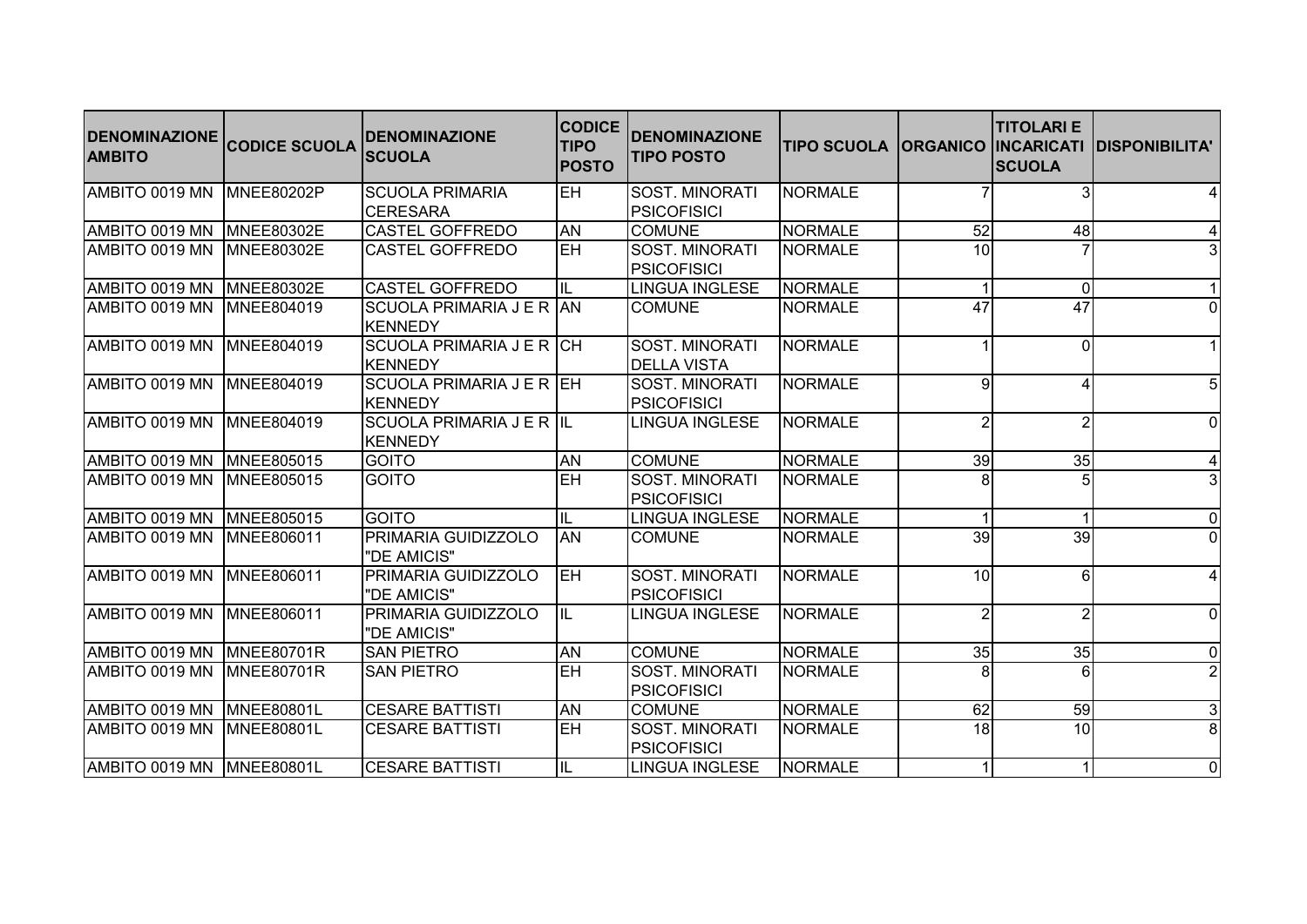| <b>DENOMINAZIONE</b><br><b>AMBITO</b> | <b>CODICE SCUOLA</b> | <b>DENOMINAZIONE</b><br><b>SCUOLA</b>     | <b>CODICE</b><br><b>TIPO</b><br><b>POSTO</b> | <b>DENOMINAZIONE</b><br><b>TIPO POSTO</b>   | <b>TIPO SCUOLA</b> |                 | <b>TITOLARI E</b><br><b>ORGANICO INCARICATI</b><br><b>SCUOLA</b> | <b>IDISPONIBILITA'</b> |
|---------------------------------------|----------------------|-------------------------------------------|----------------------------------------------|---------------------------------------------|--------------------|-----------------|------------------------------------------------------------------|------------------------|
| AMBITO 0019 MN                        | <b>MNEE813014</b>    | <b>BANCOLE SCUOLA</b><br><b>IPRIMARIA</b> | <b>AN</b>                                    | <b>COMUNE</b>                               | <b>NORMALE</b>     | 59              | 57                                                               | $\overline{2}$         |
| AMBITO 0019 MN                        | MNEE813014           | <b>BANCOLE SCUOLA</b><br>PRIMARIA         | <b>EH</b>                                    | SOST. MINORATI<br><b>PSICOFISICI</b>        | <b>NORMALE</b>     | 12              | 9                                                                | $\overline{3}$         |
| AMBITO 0019 MN                        | <b>MNEE813014</b>    | <b>BANCOLE SCUOLA</b><br>PRIMARIA         | IL                                           | LINGUA INGLESE                              | <b>NORMALE</b>     |                 |                                                                  | 0                      |
| AMBITO 0019 MN                        | MNEE81401X           | <b>MARMIROLO</b>                          | <b>AN</b>                                    | <b>COMUNE</b>                               | <b>NORMALE</b>     | 28              | 27                                                               | 1                      |
| AMBITO 0019 MN                        | <b>MNEE81401X</b>    | <b>MARMIROLO</b>                          | EH                                           | <b>SOST. MINORATI</b><br><b>PSICOFISICI</b> | <b>NORMALE</b>     |                 |                                                                  | 1                      |
| AMBITO 0019 MN                        | <b>MNEE81401X</b>    | MARMIROLO                                 | IL                                           | <b>LINGUA INGLESE</b>                       | NORMALE            |                 |                                                                  | 0                      |
| AMBITO 0019 MN                        | MNEE81601G           | <b>CASELLE DI S. GIORGIO</b>              | <b>AN</b>                                    | <b>COMUNE</b>                               | <b>NORMALE</b>     | 38              | 38                                                               | $\Omega$               |
| AMBITO 0019 MN                        | <b>MNEE81601G</b>    | CASELLE DI S. GIORGIO                     | <b>EH</b>                                    | SOST. MINORATI<br><b>PSICOFISICI</b>        | <b>NORMALE</b>     | 8               | 5                                                                | 3                      |
| AMBITO 0019 MN                        | <b>MNEE81601G</b>    | CASELLE DI S. GIORGIO                     | <b>IIL</b>                                   | <b>LINGUA INGLESE</b>                       | <b>NORMALE</b>     |                 |                                                                  | 0                      |
| AMBITO 0019 MN                        | MNEE818017           | ROVERBELLA                                | <b>AN</b>                                    | <b>COMUNE</b>                               | <b>NORMALE</b>     | 35              | 34                                                               | 1                      |
| AMBITO 0019 MN                        | <b>MNEE818017</b>    | ROVERBELLA                                | EH                                           | SOST. MINORATI<br><b>PSICOFISICI</b>        | <b>NORMALE</b>     |                 |                                                                  | 2                      |
| AMBITO 0019 MN                        | MNEE818017           | ROVERBELLA                                | IL                                           | <b>LINGUA INGLESE</b>                       | NORMALE            |                 |                                                                  | 0                      |
| AMBITO 0019 MN                        | <b>MNEE827012</b>    | <b>CASTELLUCCHIO</b>                      | <b>AN</b>                                    | <b>COMUNE</b>                               | <b>NORMALE</b>     | 56              | 49                                                               | 7 <sup>1</sup>         |
| AMBITO 0019 MN                        | <b>MNEE827012</b>    | <b>CASTELLUCCHIO</b>                      | EH                                           | SOST. MINORATI<br><b>PSICOFISICI</b>        | <b>NORMALE</b>     | 8               |                                                                  | $\overline{3}$         |
| AMBITO 0019 MN                        | MNEE827012           | <b>CASTELLUCCHIO</b>                      | IL.                                          | <b>LINGUA INGLESE</b>                       | <b>NORMALE</b>     | $\overline{2}$  | $\overline{2}$                                                   | 0                      |
| AMBITO 0019 MN                        | <b>MNEE82802V</b>    | POMPONAZZO                                | <b>AN</b>                                    | <b>COMUNE</b>                               | <b>NORMALE</b>     | 62              | 61                                                               | 11                     |
| AMBITO 0019 MN                        | MNEE82802V           | POMPONAZZO                                | EH                                           | SOST. MINORATI<br>PSICOFISICI               | <b>NORMALE</b>     | $\overline{13}$ |                                                                  | 6                      |
| AMBITO 0019 MN                        | <b>MNEE82802V</b>    | POMPONAZZO                                | IL                                           | <b>LINGUA INGLESE</b>                       | <b>NORMALE</b>     | 3               | $\overline{3}$                                                   | $\overline{0}$         |
| AMBITO 0019 MN                        | MNEE82901N           | ARDIGO'                                   | <b>AN</b>                                    | <b>COMUNE</b>                               | <b>NORMALE</b>     | 57              | 57                                                               | $\overline{0}$         |
| AMBITO 0019 MN                        | MNEE82901N           | ARDIGO'                                   | EH                                           | SOST. MINORATI<br><b>PSICOFISICI</b>        | <b>NORMALE</b>     | $\overline{12}$ | 8 <sup>1</sup>                                                   | $\overline{4}$         |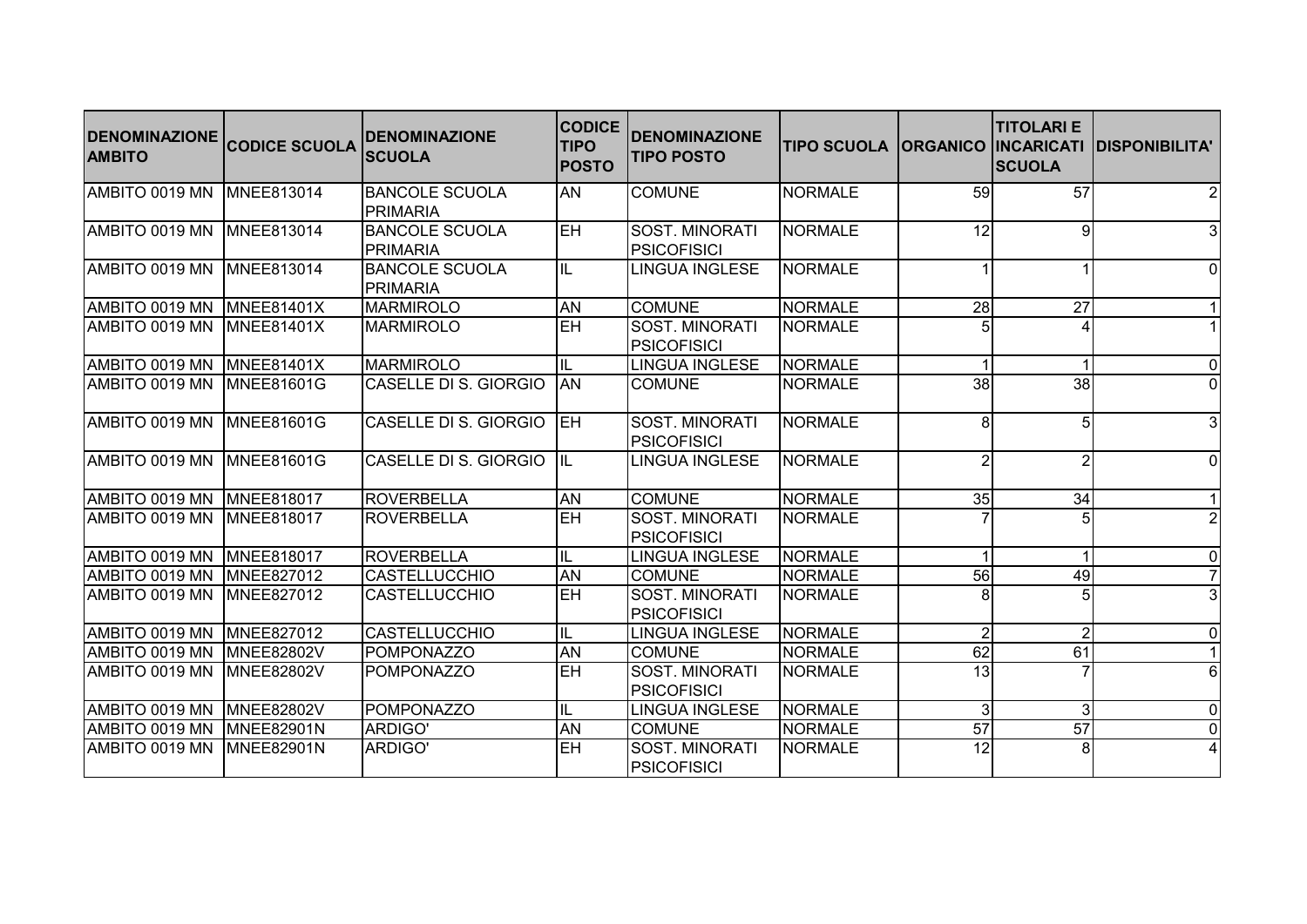| <b>DENOMINAZIONE</b><br><b>AMBITO</b> | <b>CODICE SCUOLA</b> | <b>DENOMINAZIONE</b><br><b>SCUOLA</b>     | <b>CODICE</b><br><b>TIPO</b><br><b>POSTO</b> | <b>DENOMINAZIONE</b><br><b>TIPO POSTO</b>   | <b>TIPO SCUOLA</b> |                 | <b>TITOLARI E</b><br><b>ORGANICO INCARICATI</b><br><b>SCUOLA</b> | <b>DISPONIBILITA'</b> |
|---------------------------------------|----------------------|-------------------------------------------|----------------------------------------------|---------------------------------------------|--------------------|-----------------|------------------------------------------------------------------|-----------------------|
| AMBITO 0019 MN                        | <b>MNEE82901N</b>    | ARDIGO'                                   | EN                                           | PER MINORATI                                | <b>NORMALE</b>     |                 |                                                                  | 4                     |
|                                       |                      |                                           |                                              | <b>PSICOFISICI</b>                          |                    |                 |                                                                  |                       |
| AMBITO 0019 MN                        | MNEE82901N           | ARDIGO'                                   | IL                                           | <b>LINGUA INGLESE</b>                       | <b>NORMALE</b>     | 3               | $\overline{3}$                                                   | 0                     |
| AMBITO 0019 MN                        | MNEE83601R           | "MARTIRI DI BELFIORE"                     | <b>AN</b>                                    | <b>COMUNE</b>                               | <b>NORMALE</b>     | 51              | 51                                                               | 0                     |
| AMBITO 0019 MN                        | MNEE83601R           | "MARTIRI DI BELFIORE"                     | EH                                           | SOST. MINORATI<br><b>PSICOFISICI</b>        | <b>NORMALE</b>     |                 |                                                                  | $\overline{0}$        |
| AMBITO 0019 MN                        | MNEE83601R           | "MARTIRI DI BELFIORE"                     | <b>HN</b>                                    | <b>CON METODO</b><br><b>MONTESSORI</b>      | <b>NORMALE</b>     |                 |                                                                  | 1                     |
| AMBITO 0019 MN                        | <b>MNEE83601R</b>    | "MARTIRI DI BELFIORE"                     | IL                                           | <b>LINGUA INGLESE</b>                       | <b>NORMALE</b>     |                 |                                                                  | 0                     |
| AMBITO 0020 MN                        | <b>MNEE80901C</b>    | <b>SABBIONETA</b><br><b>ELEMENTARE</b>    | <b>AN</b>                                    | <b>COMUNE</b>                               | <b>NORMALE</b>     | $\overline{22}$ | 22                                                               | $\overline{0}$        |
| AMBITO 0020 MN                        | MNEE80901C           | <b>SABBIONETA</b><br>ELEMENTARE           | <b>EH</b>                                    | <b>SOST. MINORATI</b><br><b>PSICOFISICI</b> | <b>NORMALE</b>     | 6               | 5 <sup>1</sup>                                                   | 1                     |
| AMBITO 0020 MN                        | <b>MNEE80901C</b>    | <b>SABBIONETA</b><br>ELEMENTARE           | IL                                           | <b>LINGUA INGLESE</b>                       | <b>NORMALE</b>     |                 |                                                                  | 0                     |
| AMBITO 0020 MN                        | MNEE81001L           | <b>CERESE DI BORGO</b><br><b>VIRGILIO</b> | <b>AN</b>                                    | <b>COMUNE</b>                               | <b>NORMALE</b>     | 72              | 69                                                               | 3                     |
| AMBITO 0020 MN                        | MNEE81001L           | <b>CERESE DI BORGO</b><br><b>VIRGILIO</b> | <b>EH</b>                                    | SOST. MINORATI<br><b>PSICOFISICI</b>        | <b>NORMALE</b>     | 15              | 12                                                               | 3                     |
| AMBITO 0020 MN                        | MNEE81001L           | <b>CERESE DI BORGO</b><br><b>VIRGILIO</b> | IL                                           | <b>LINGUA INGLESE</b>                       | <b>NORMALE</b>     | $\mathfrak{p}$  | $\overline{2}$                                                   | 0                     |
| AMBITO 0020 MN                        | MNEE812029           | MONTANARA                                 | <b>AN</b>                                    | <b>COMUNE</b>                               | <b>NORMALE</b>     | 55              | 55                                                               | 0                     |
| AMBITO 0020 MN                        | <b>MNEE812029</b>    | MONTANARA                                 | EH                                           | SOST. MINORATI<br><b>PSICOFISICI</b>        | <b>NORMALE</b>     |                 |                                                                  | $\overline{2}$        |
| AMBITO 0020 MN                        | MNEE812029           | MONTANARA                                 | IL                                           | <b>LINGUA INGLESE</b>                       | <b>NORMALE</b>     | $\overline{2}$  | $\overline{2}$                                                   | 0                     |
| AMBITO 0020 MN                        | <b>MNEE81501Q</b>    | RONCOFERRARO                              | <b>AN</b>                                    | <b>COMUNE</b>                               | <b>NORMALE</b>     | 54              | 52                                                               | $\overline{2}$        |
| AMBITO 0020 MN                        | <b>MNEE81501Q</b>    | <b>RONCOFERRARO</b>                       | EH                                           | SOST. MINORATI<br><b>PSICOFISICI</b>        | <b>NORMALE</b>     | 10              |                                                                  | $\overline{4}$        |
| AMBITO 0020 MN                        | MNEE81501Q           | RONCOFERRARO                              | IL                                           | <b>LINGUA INGLESE</b>                       | <b>NORMALE</b>     | $\overline{2}$  | $\overline{2}$                                                   | 0                     |
| AMBITO 0020 MN                        | MNEE819013           | POGGIO RUSCO                              | <b>AN</b>                                    | <b>COMUNE</b>                               | <b>NORMALE</b>     | 40              | 39                                                               | 1                     |
| AMBITO 0020 MN                        | MNEE819013           | POGGIO RUSCO                              | EH                                           | <b>SOST. MINORATI</b><br><b>PSICOFISICI</b> | <b>NORMALE</b>     |                 |                                                                  | 0                     |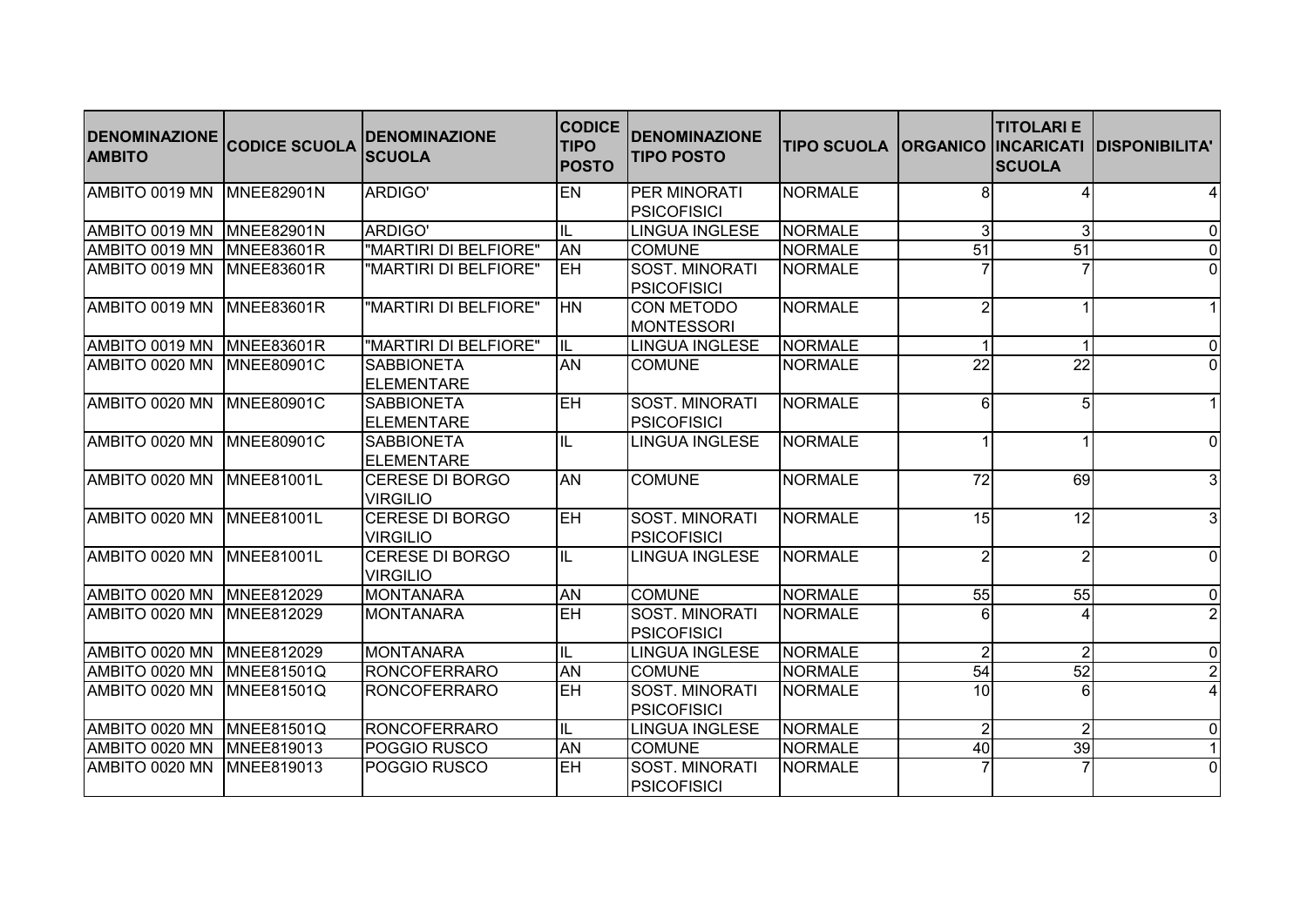| <b>DENOMINAZIONE</b><br><b>AMBITO</b> | <b>CODICE SCUOLA</b> | <b>DENOMINAZIONE</b><br><b>SCUOLA</b>      | <b>CODICE</b><br><b>TIPO</b><br><b>POSTO</b> | <b>DENOMINAZIONE</b><br><b>TIPO POSTO</b>   | <b>TIPO SCUOLA</b> |                 | <b>TITOLARI E</b><br><b>ORGANICO INCARICATI</b><br><b>SCUOLA</b> | <b>DISPONIBILITA'</b> |
|---------------------------------------|----------------------|--------------------------------------------|----------------------------------------------|---------------------------------------------|--------------------|-----------------|------------------------------------------------------------------|-----------------------|
| AMBITO 0020 MN                        | MNEE819013           | POGGIO RUSCO                               | IL.                                          | <b>LINGUA INGLESE</b>                       | <b>NORMALE</b>     |                 |                                                                  | 0                     |
| AMBITO 0020 MN                        | MNEE820017           | OSTIGLIA "C.COLLODI"                       | <b>AN</b>                                    | <b>COMUNE</b>                               | <b>NORMALE</b>     | 50              | $\overline{47}$                                                  | 3                     |
| AMBITO 0020 MN                        | <b>MNEE820017</b>    | OSTIGLIA "C.COLLODI"                       | <b>EH</b>                                    | SOST. MINORATI<br><b>PSICOFISICI</b>        | <b>NORMALE</b>     |                 |                                                                  | $\overline{3}$        |
| AMBITO 0020 MN                        | <b>MNEE820017</b>    | OSTIGLIA "C.COLLODI"                       | IL                                           | <b>LINGUA INGLESE</b>                       | <b>NORMALE</b>     | $\overline{2}$  |                                                                  | 1                     |
| AMBITO 0020 MN                        | <b>IMNEE821013</b>   | <b>SCUOLA PRIMARIA</b><br><b>QUISTELLO</b> | <b>AN</b>                                    | <b>COMUNE</b>                               | <b>NORMALE</b>     | 34              | 31                                                               | $\overline{3}$        |
| AMBITO 0020 MN                        | MNEE821013           | <b>SCUOLA PRIMARIA</b><br><b>QUISTELLO</b> | EH                                           | SOST. MINORATI<br><b>PSICOFISICI</b>        | <b>NORMALE</b>     | $\mathcal{B}$   |                                                                  | 1                     |
| AMBITO 0020 MN                        | MNEE821013           | <b>SCUOLA PRIMARIA</b><br><b>QUISTELLO</b> | IL                                           | <b>LINGUA INGLESE</b>                       | <b>NORMALE</b>     |                 |                                                                  | 0                     |
| AMBITO 0020 MN                        | <b>MNEE82201V</b>    | <b>SC.PRIMARIA DI</b><br><b>SERMIDE</b>    | AN                                           | <b>COMUNE</b>                               | <b>NORMALE</b>     | $\overline{27}$ | 25                                                               | $\overline{2}$        |
| AMBITO 0020 MN                        | MNEE82201V           | <b>SC.PRIMARIA DI</b><br><b>SERMIDE</b>    | EH                                           | SOST. MINORATI<br><b>PSICOFISICI</b>        | <b>NORMALE</b>     | 6               | ΩI                                                               | 6                     |
| AMBITO 0020 MN                        | MNEE82201V           | <b>SC.PRIMARIA DI</b><br><b>SERMIDE</b>    | IL                                           | <b>LINGUA INGLESE</b>                       | <b>NORMALE</b>     |                 | $\Omega$                                                         | 1                     |
| AMBITO 0020 MN                        | <b>MNEE82301P</b>    | <b>BOZZOLO</b>                             | <b>AN</b>                                    | <b>COMUNE</b>                               | <b>NORMALE</b>     | 34              | 28                                                               | 6                     |
| AMBITO 0020 MN                        | MNEE82301P           | <b>BOZZOLO</b>                             | EH                                           | SOST. MINORATI<br><b>PSICOFISICI</b>        | <b>NORMALE</b>     |                 |                                                                  | $\vert$               |
| AMBITO 0020 MN                        | <b>MNEE82301P</b>    | <b>BOZZOLO</b>                             | IL                                           | LINGUA INGLESE                              | NORMALE            |                 | $\Omega$                                                         | 1                     |
| AMBITO 0020 MN                        | <b>MNEE82401E</b>    | SUZZARA - COLLODI                          | <b>AN</b>                                    | <b>COMUNE</b>                               | <b>NORMALE</b>     | 53              | 49                                                               | 4                     |
| AMBITO 0020 MN                        | MNEE82401E           | SUZZARA - COLLODI                          | EH                                           | SOST. MINORATI<br><b>PSICOFISICI</b>        | <b>NORMALE</b>     |                 |                                                                  | $\overline{2}$        |
| AMBITO 0020 MN                        | <b>MNEE82401E</b>    | SUZZARA - COLLODI                          | IL.                                          | <b>LINGUA INGLESE</b>                       | <b>NORMALE</b>     | $\overline{2}$  | $\overline{2}$                                                   | 0                     |
| AMBITO 0020 MN                        | <b>MNEE82501A</b>    | <b>SCUOLA PRIMARIA</b><br>"O.VISENTINI"    | <b>AN</b>                                    | <b>COMUNE</b>                               | <b>NORMALE</b>     | 51              | 46                                                               | $\overline{5}$        |
| AMBITO 0020 MN                        | <b>IMNEE82501A</b>   | <b>SCUOLA PRIMARIA</b><br>"O.VISENTINI"    | <b>EH</b>                                    | <b>SOST. MINORATI</b><br><b>PSICOFISICI</b> | <b>NORMALE</b>     | 9               | 6                                                                | 3                     |
| AMBITO 0020 MN                        | MNEE82501A           | <b>SCUOLA PRIMARIA</b><br>"O.VISENTINI"    | IL                                           | <b>LINGUA INGLESE</b>                       | <b>NORMALE</b>     |                 |                                                                  | 1                     |
| AMBITO 0020 MN MNEE83002V             |                      | <b>DOSOLO</b>                              | <b>AN</b>                                    | <b>COMUNE</b>                               | <b>NORMALE</b>     | 34              | 33                                                               | $\overline{1}$        |